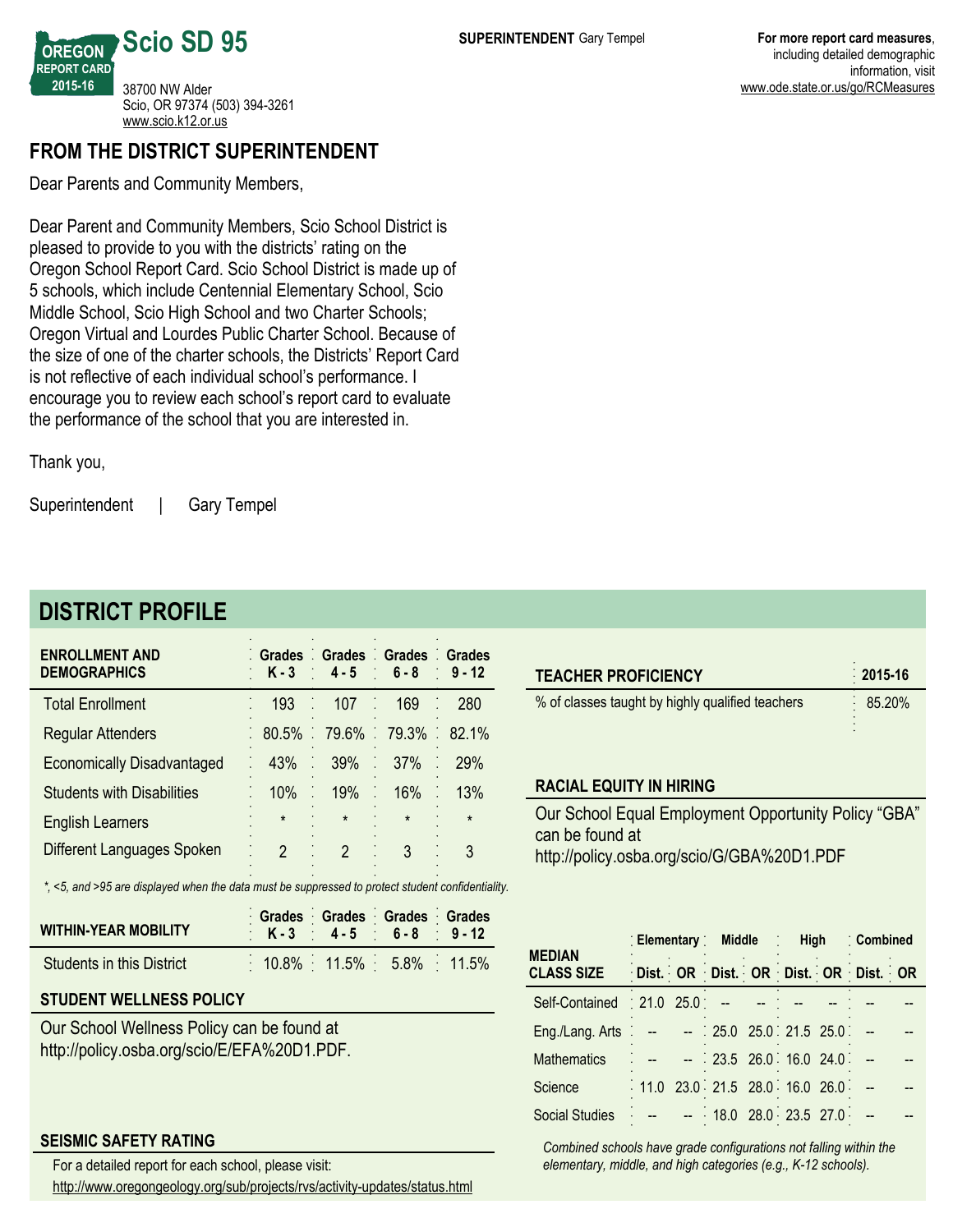**REPORT CARD** 38700 NW Alder Scio, OR 97374 (503) 394-3261 <www.scio.k12.or.us>

**Scio SD 95**

**OREGON**

**201516**

#### **RACE/ETHNICITY OF STUDENTS AND STAFF 2015-16 Students Staff Grades K3 American Indian/ Alaska Native Asian Black/ African American Hispanic/ Latino Native Hawaiian/ Pacific Islander White Multi-Racial** 2% 0% 0% 0% 0% 0% 6% 0% 0% 6% 89% 94%  $4\%$  0% **Grades 45 American Indian/ Alaska Native Asian Black/ African American Hispanic/ Latino Native Hawaiian/ Pacific Islander White Multi-Racial** 1% 0% 0% 0% 0% 0% 8% 0% 0% 7% 83% 93%  $7\%$  0% **Grades** 6-8 **American Indian/ Alaska Native Asian Black/ African American Hispanic/ Latino Native Hawaiian/ Pacific Islander White Multi-Racial** 2% 0% 1% 0% 1% 0% 4% 0% 1% 0% 88% 100%  $4\%$  0% **Grades 912 American Indian/ Alaska Native Asian Black/ African American Hispanic/ Latino Native Hawaiian/ Pacific Islander White Multi-Racial** 3% 0% 0% 0% 1% 0% 6% 5% <1% 0% 86% 95%  $4\%$  0%

| PER PUPIL SPENDING 2013-14 2014-15 2015-16 |                                         |  |
|--------------------------------------------|-----------------------------------------|--|
| District                                   | $$7,032$ $$7,397$ $$12,264$             |  |
| State                                      | $\frac{1}{2}$ \$9,769 \$10,302 \$11,329 |  |

Oregon's quality education model (QEM) suggests adequate per pupil funding should be \$12,723 in 2015-16 (Statewide average). 2015-16 data reflect budgeted, not actual.

| <b>FUNDING SOURCES</b> | % of Total<br>٠ |
|------------------------|-----------------|
| Local taxes and fees   | 5%              |
| State funds            | ٠<br>92%<br>٠   |
| Federal funds          | ۰<br>3%<br>٠    |
|                        |                 |

| <b>EXPULSIONS &amp; SUSPENSIONS</b> | <b>Expulsions</b> | <b>Suspensions</b> |
|-------------------------------------|-------------------|--------------------|
| <b>Total Students</b>               |                   |                    |
| American Indian/Alaska Native       |                   |                    |
| Asian                               |                   |                    |
| Black/African American              |                   |                    |
| Hispanic/Latino                     |                   |                    |
| Multi-Racial                        |                   |                    |
| Native Hawaiian/Pacific Islander    |                   |                    |
| White                               |                   |                    |
|                                     |                   |                    |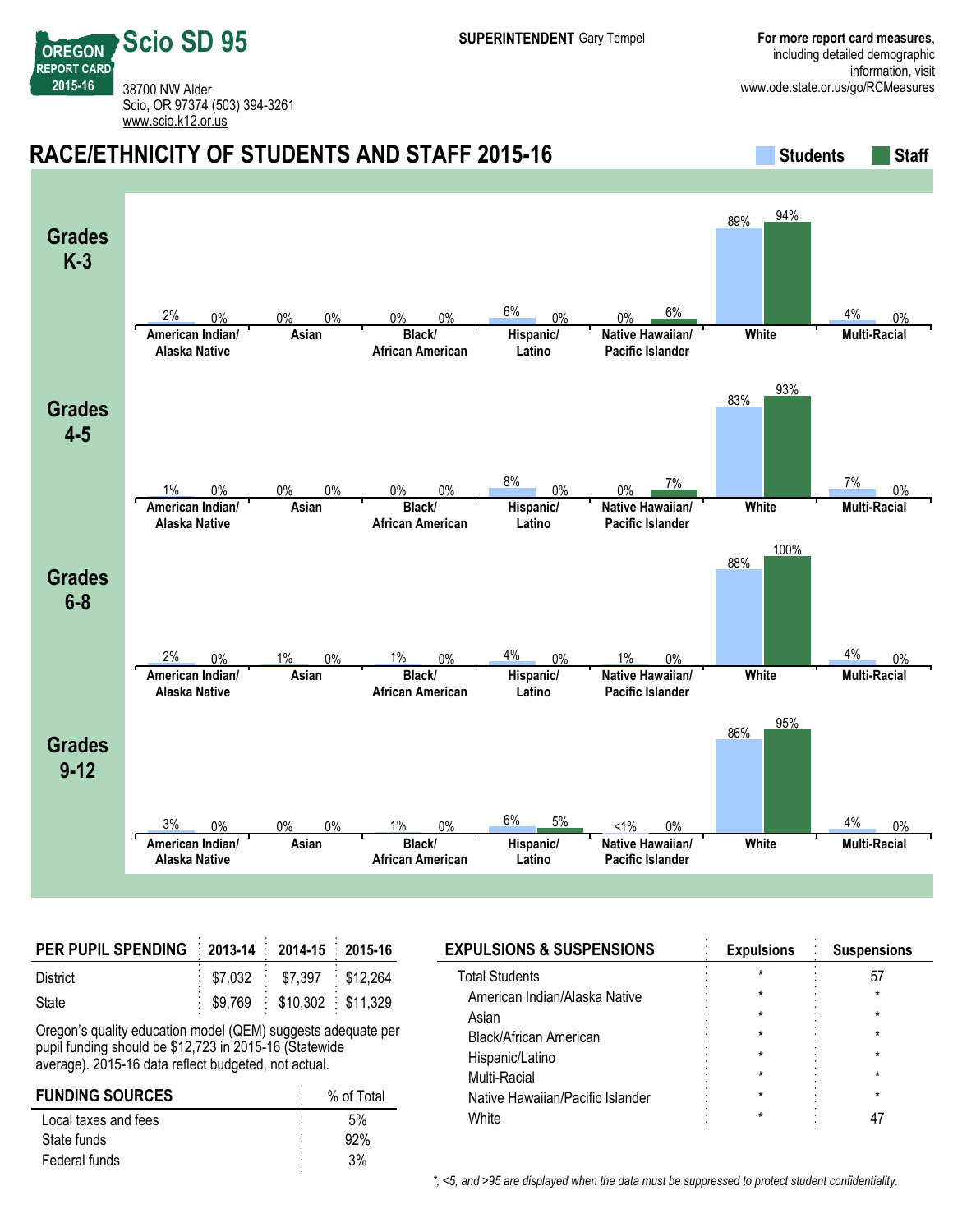**OREGON REPORT CARD Scio SD 95** 38700 NW Alder Scio, OR 97374 (503) 394-3261 <www.scio.k12.or.us>

**201516**

**DI** 

## **PROGRESS** ARE STUDENTS MAKING ADEQUATE GAINS OVER TIME?

|                                                                                                          | Performance of students enrolled in the district for a full academic year                                                    |                                                                                              |                              |                              |                                                      |                                                |  |
|----------------------------------------------------------------------------------------------------------|------------------------------------------------------------------------------------------------------------------------------|----------------------------------------------------------------------------------------------|------------------------------|------------------------------|------------------------------------------------------|------------------------------------------------|--|
|                                                                                                          | Did at least 95% of students in this district take required assessments? TYes $\boxtimes$ No, Interpret Results with Caution |                                                                                              |                              |                              |                                                      |                                                |  |
|                                                                                                          | Participation rate criteria are in place to ensure districts test all eligible students.                                     |                                                                                              |                              |                              |                                                      |                                                |  |
| <b>DISTRICT</b><br><b>PERFORMANCE</b>                                                                    |                                                                                                                              | District Performance (%)<br>2012-13<br>2013-14                                               | 2014-15                      | <b>District</b><br>2015-16   | Oregon<br>Performance (%) Performance (%)<br>2015-16 | <b>Like-District</b><br>Average (%)<br>2015-16 |  |
|                                                                                                          | English Language Arts                                                                                                        |                                                                                              |                              | Level 1                      | Level 2                                              | Levels 3 & 4                                   |  |
| The Smarter<br>Balanced and<br>alternate<br>assessments have<br>four performance                         | Students in grades 3 - 5                                                                                                     |                                                                                              | 51.3<br>22.7<br>26.1         | 51.4<br>23.9<br>24.6         | 52.4<br>21.3<br>26.3                                 | 55.7<br>21.8<br>22.5                           |  |
| levels where levels<br>3 and 4 are meeting<br>the standard for<br>school and district<br>accountability. | Students in grades 6 - 8                                                                                                     | 2014-15 was the first<br>operational year of the new<br>English language arts<br>assessment. | 56.6<br>25.8<br>17.6<br>74.1 | 51.7<br>31.8<br>16.6<br>67.8 | 56.7<br>23.5<br>19.7<br>70.0                         | 63.3<br>23.7<br>13.0<br>80.7                   |  |
|                                                                                                          | Students in grade 11                                                                                                         |                                                                                              | 18.0<br>7.9                  | 10.2<br>22.0                 | 17.4<br>12.6                                         | 13.1<br>6.2                                    |  |
|                                                                                                          | <b>Mathematics</b>                                                                                                           |                                                                                              |                              | Level 1                      | Level 2                                              | Levels 3 & 4                                   |  |
| See report cards<br>from previous years<br>to view historical<br>OAKS performance<br>data.               | Students in grades 3 - 5                                                                                                     | 2014-15 was the first<br>operational year of the new                                         | 43.5<br>27.1<br>29.4         | 43.0<br>31.0<br>26.1         | 44.9<br>28.5<br>26.6                                 | 47.5<br>31.3<br>21.2                           |  |
|                                                                                                          | Students in grades 6 - 8                                                                                                     | mathematics assessment.                                                                      | 38.2<br>30.7<br>31.1         | 40.4<br>35.1<br>24.5         | 42.8<br>27.5<br>29.7                                 | 48.3<br>30.1<br>21.7                           |  |
|                                                                                                          | Students in grade 11                                                                                                         |                                                                                              | 24.0<br>31.4<br>44.6         | 32.2<br>30.5<br>37.3         | 34.2<br>27.6<br>38.2                                 | 40.9<br>30.9<br>28.1                           |  |
|                                                                                                          | Science                                                                                                                      |                                                                                              |                              | Did not meet                 | Met                                                  | Exceeded                                       |  |
|                                                                                                          | Students in grade 5                                                                                                          | 27.3<br>29.1<br>80.4<br>73.1<br>44.0<br>53.1                                                 | 26.2<br>71.7<br>45.5         | 25.5<br>87.2<br>61.7<br>12.8 | 15.7<br>66.5<br>50.8                                 | 21.8<br>78.1<br>56.3<br>21.9                   |  |
|                                                                                                          | Students in grade 8                                                                                                          | 14.8<br>18.0<br>73.3<br>68.4<br>53.6<br>55.3<br>31.6<br>26.7                                 | 9.9<br>65.6<br>55.8<br>34.4  | 14.8<br>62.3<br>47.5<br>37.7 | 11.6<br>63.8<br>52.2<br>36.2                         | 14.7<br>74.9<br>60.2<br>25.1                   |  |
|                                                                                                          | Students in grade 11                                                                                                         | 10.6<br>$7.8$<br>69.8<br>65.6<br>61.9<br>55.0<br>34.4<br>30.2                                | 4.0<br>57.6<br>53.6<br>42.4  | 3.6<br>70.9<br>67.3<br>29.1  | 7.5<br>60.0<br>52.5<br>40.0                          | 8.2<br>66.5<br>58.4<br>33.5                    |  |
|                                                                                                          |                                                                                                                              |                                                                                              |                              |                              |                                                      |                                                |  |

*Visit www.ode.state.or.us/go/data for additional assessment results. \*, <5, and >95 are displayed when the data must be suppressed*

*to protect student confidentiality.*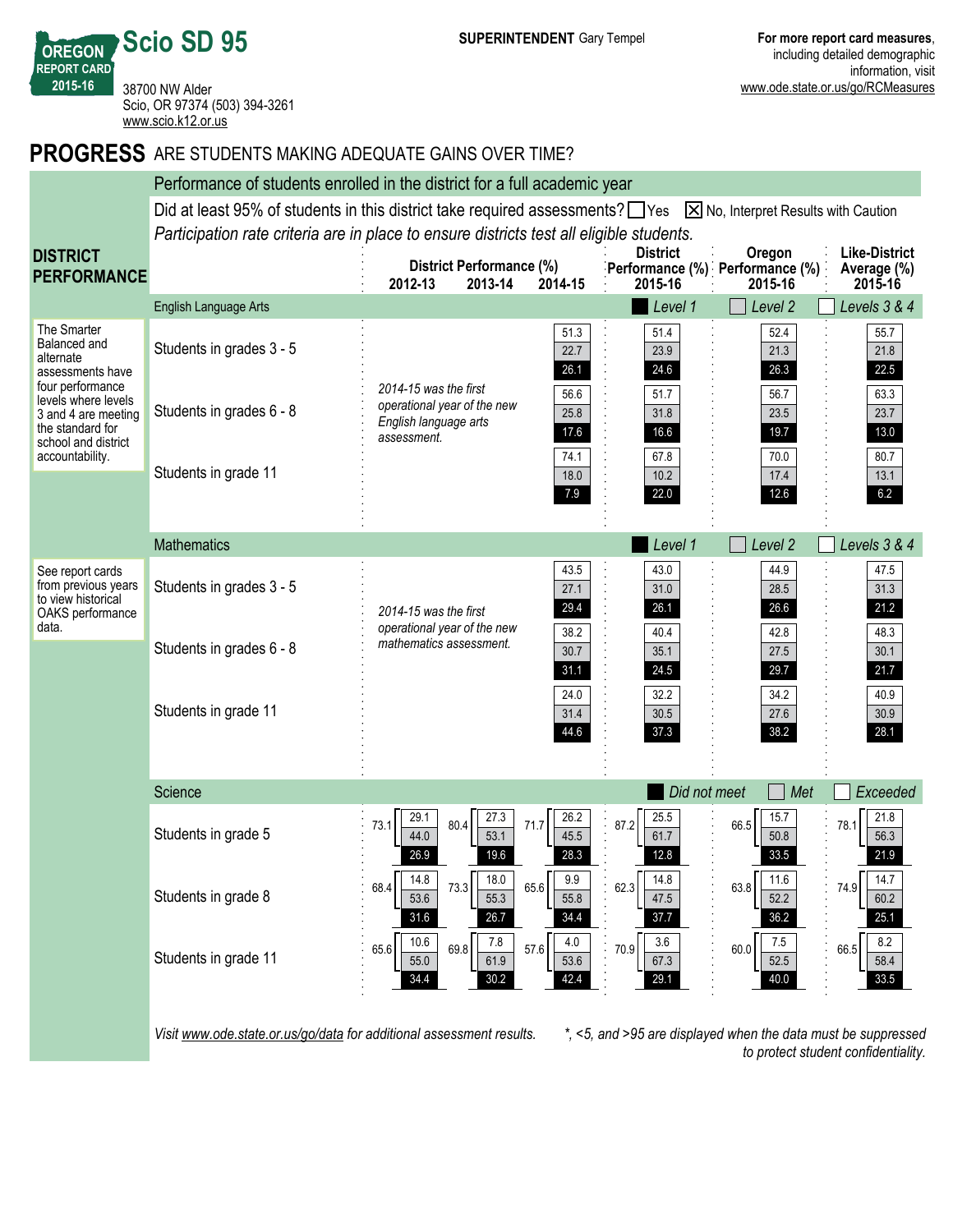**OREGON REPORT CARD 201516 Scio SD 95** 38700 NW Alder Scio, OR 97374 (503) 394-3261 <www.scio.k12.or.us>

**STUDENT**

| <b>OUTCOMES</b>                  | WHAT ARE STUDENTS ACHIEVING IN HIGH SCHOOL?                                                                                                    |      | <b>District</b><br>Performance (%)                            | 2012-13 2013-14 2014-15 | <b>District</b><br>Performance (%)<br>2015-16 | Oregon<br>Performance (%):<br>2015-16 | <b>Like-District</b><br>Average (%)<br>2015-16 |
|----------------------------------|------------------------------------------------------------------------------------------------------------------------------------------------|------|---------------------------------------------------------------|-------------------------|-----------------------------------------------|---------------------------------------|------------------------------------------------|
| <b>FRESHMEN</b>                  | Students who earned 25% of the credits required for a regular diploma by the end of their freshman year.                                       |      |                                                               |                         |                                               |                                       |                                                |
| <b>ON-TRACK</b><br><b>TO</b>     | Freshmen on track to graduate within 4 years                                                                                                   | NA   | 73.7                                                          | 63.7                    | >95                                           | 83.5                                  | 86.0                                           |
| <b>GRADUATE</b>                  |                                                                                                                                                |      | <b>District</b>                                               |                         | <b>District</b>                               | Oregon                                | <b>Like-District</b>                           |
|                                  | Note: Graduation methodology changed in 2013-14.                                                                                               |      | Performance (%)<br>$2011-12$ 2012-13                          | $2013 - 14$             | Performance (%)<br>2014-15                    | Performance (%):<br>2014-15           | Average (%)<br>2014-15                         |
| <b>GRADUATION</b>                | Students earning a standard diploma within four years of entering high school.                                                                 |      |                                                               |                         |                                               |                                       |                                                |
| <b>RATE</b>                      | Overall graduation rate                                                                                                                        | 48.7 | 49.8                                                          | 57.9                    | 62.6                                          | 73.8                                  | 86.2                                           |
| <b>COMPLETION</b><br><b>RATE</b> | Students earning a regular, modified, extended, or adult high school diploma or completing a GED within five<br>years of entering high school. |      |                                                               |                         |                                               |                                       |                                                |
|                                  | Overall completion rate                                                                                                                        | 63.3 | 74.3                                                          | 76.7                    | 72.9                                          | 81.6                                  | 88.9                                           |
| <b>DROPOUT</b>                   | Students who dropped out during the school year and did not re-enroll.                                                                         |      |                                                               |                         |                                               |                                       |                                                |
| <b>RATE</b>                      | Overall dropout rate                                                                                                                           | 9.8  | 7.1                                                           | 6.9                     | 7.6                                           | 4.3                                   | 2.3                                            |
|                                  |                                                                                                                                                |      | <b>District</b><br>Performance (%)<br>2010-11 2011-12 2012-13 |                         | <b>District</b><br>Performance (%)<br>2013-14 | Oregon<br>Performance (%)<br>2013-14  | <b>Like-District</b><br>Average (%)<br>2013-14 |
| <b>CONTINUING</b>                | Students continuing their education after high school.                                                                                         |      |                                                               |                         |                                               |                                       |                                                |
| <b>EDUCATION</b>                 | Students who enrolled in a community college or four-year<br>school within 16 months of graduation                                             | 47.0 | 38.9                                                          | 48.5                    | 46.2                                          | 59.4                                  | 63.7                                           |

*\*, <5, and >95 are displayed when the data must be suppressed to protect student confidentiality.*

| SIUDENI                         |                                                 |                                   |                                                |                                        |                                                 |                                                            |                             |                                        |                                                 |                                      |                                              |                                           |
|---------------------------------|-------------------------------------------------|-----------------------------------|------------------------------------------------|----------------------------------------|-------------------------------------------------|------------------------------------------------------------|-----------------------------|----------------------------------------|-------------------------------------------------|--------------------------------------|----------------------------------------------|-------------------------------------------|
| <b>GROUP</b><br><b>OUTCOMES</b> |                                                 | <b>District</b><br>(%)            | Oregon<br>: Performance : Performance :<br>(%) | <b>Like-District</b><br>Average<br>(%) |                                                 | <b>District</b><br>: Performance : Performance :<br>$(\%)$ | Oregon<br>(%)               | <b>Like-District</b><br>Average<br>(%) |                                                 | <b>District</b><br>(%)               | Oregon<br>Performance Performance<br>(%)     | <b>Like-District</b><br>Average<br>$(\%)$ |
|                                 |                                                 | <b>Economically Disadvantaged</b> |                                                |                                        |                                                 | American Indian/Alaska Native                              |                             |                                        |                                                 |                                      | <b>Native Hawaiian/Pacific Islander</b>      |                                           |
|                                 | On Track<br>Graduation<br>Completion<br>Dropout | >95<br>56.3<br>73.0<br>6.9        | 76.1<br>66.4<br>76.2<br>4.3                    | 75.6<br>79.3<br>82.3<br>2.9            | On Track<br>Graduation<br>Completion<br>Dropout | $^\star$<br>25.0<br>54.5<br>10.7                           | 73.3<br>55.0<br>67.4<br>8.6 | 75.8<br>77.8<br>82.1<br>1.0            | On Track<br>Graduation<br>Completion<br>Dropout | 50.0:<br>66.7:<br>$0.0$ :            | 79.9<br>63.2<br>76.6<br>5.9                  | $\star$<br>100<br>85.7<br>0.0             |
|                                 | <b>English Learners</b>                         |                                   |                                                |                                        | Asian                                           |                                                            |                             |                                        | <b>White</b>                                    |                                      |                                              |                                           |
|                                 | On Track<br>Graduation<br>Completion<br>Dropout | *<br>27.3<br>63.6<br>6.7          | 79.8<br>66.9<br>73.4<br>5.0                    | 73.1<br>80.0<br>90.0<br>1.5            | On Track<br>Graduation<br>Completion<br>Dropout | $\star$ .<br>75.0<br>50.0<br>6.3                           | >95<br>87.5<br>91.2<br>1.3  | 87.5<br>86.2<br>91.3<br>0.0            | On Track<br>Graduation<br>Completion<br>Dropout | $>95$ :<br>65.7:<br>73.6:<br>7.2:    | 85.1<br>76.0<br>83.8<br>3.9                  | 87.8<br>86.8<br>89.6<br>2.3               |
|                                 |                                                 | <b>Students with Disabilities</b> |                                                |                                        |                                                 | <b>Black/African American</b>                              |                             |                                        | Female                                          |                                      |                                              |                                           |
|                                 | On Track<br>Graduation<br>Completion<br>Dropout | >95<br>49.2<br>52.9<br>10.7       | 68.6<br>52.7<br>64.3<br>5.8                    | 70.0<br>73.1<br>73.2<br>5.9            | On Track<br>Graduation<br>Completion<br>Dropout | $^\star$<br>40.0<br>100.0<br>0.0 :                         | 78.6<br>62.6<br>72.5<br>6.2 | > 95<br>69.2<br>72.7<br>6.7            | On Track<br>Graduation<br>Completion<br>Dropout | $>95$ .<br>$65.3$ :<br>76.8.<br>7.3: | 86.8<br>77.8<br>84.7<br>3.6                  | 90.5<br>88.6<br>91.1<br>2.0               |
|                                 | <b>Migrant</b>                                  |                                   |                                                |                                        | Hispanic/Latino                                 |                                                            |                             |                                        | <b>Male</b>                                     |                                      |                                              |                                           |
|                                 | On Track<br>Graduation<br>Completion<br>Dropout | $^\star$<br>33.3<br>100.0<br>50.0 | 78.5<br>65.9<br>72.5<br>5.1                    | 80.0<br>66.7<br>87.5<br>5.6            | On Track<br>Graduation<br>Completion<br>Dropout | 85.7<br>53.6<br>64.3<br>9.1                                | 77.8<br>67.4<br>74.9<br>5.3 | 73.0<br>82.4<br>86.0<br>2.0            | On Track<br>Graduation<br>Completion<br>Dropout | $>95$ :<br>58.6<br>68.2<br>8.0.      | 80.3<br>70.1<br>78.7<br>4.9                  | 81.5<br>84.0<br>87.1<br>2.6               |
|                                 | <b>Talented and Gifted</b>                      |                                   |                                                |                                        | <b>Multi-Racial</b>                             |                                                            |                             |                                        |                                                 |                                      | On-Track data are based on the 2015-16       |                                           |
|                                 | On Track<br>Graduation<br>Completion<br>Dropout | $\star$<br>87.8<br>88.2<br>2.9    | >95<br>93.2<br>96.9<br>0.6                     | 90.4<br>95.5<br>99.0<br>0.9            | On Track<br>Graduation<br>Completion<br>Dropout | $^\star$<br>51.4<br>82.6<br>11.9                           | 83.0<br>72.7<br>79.4<br>4.7 | 75.7<br>83.9<br>85.9<br>3.4            | 2014-15 school year.                            |                                      | school year; all other data are based on the |                                           |
|                                 |                                                 |                                   |                                                |                                        |                                                 |                                                            |                             |                                        |                                                 |                                      |                                              |                                           |

*\*, <5, and >95 are displayed when the data must be suppressed to protect student confidentiality.*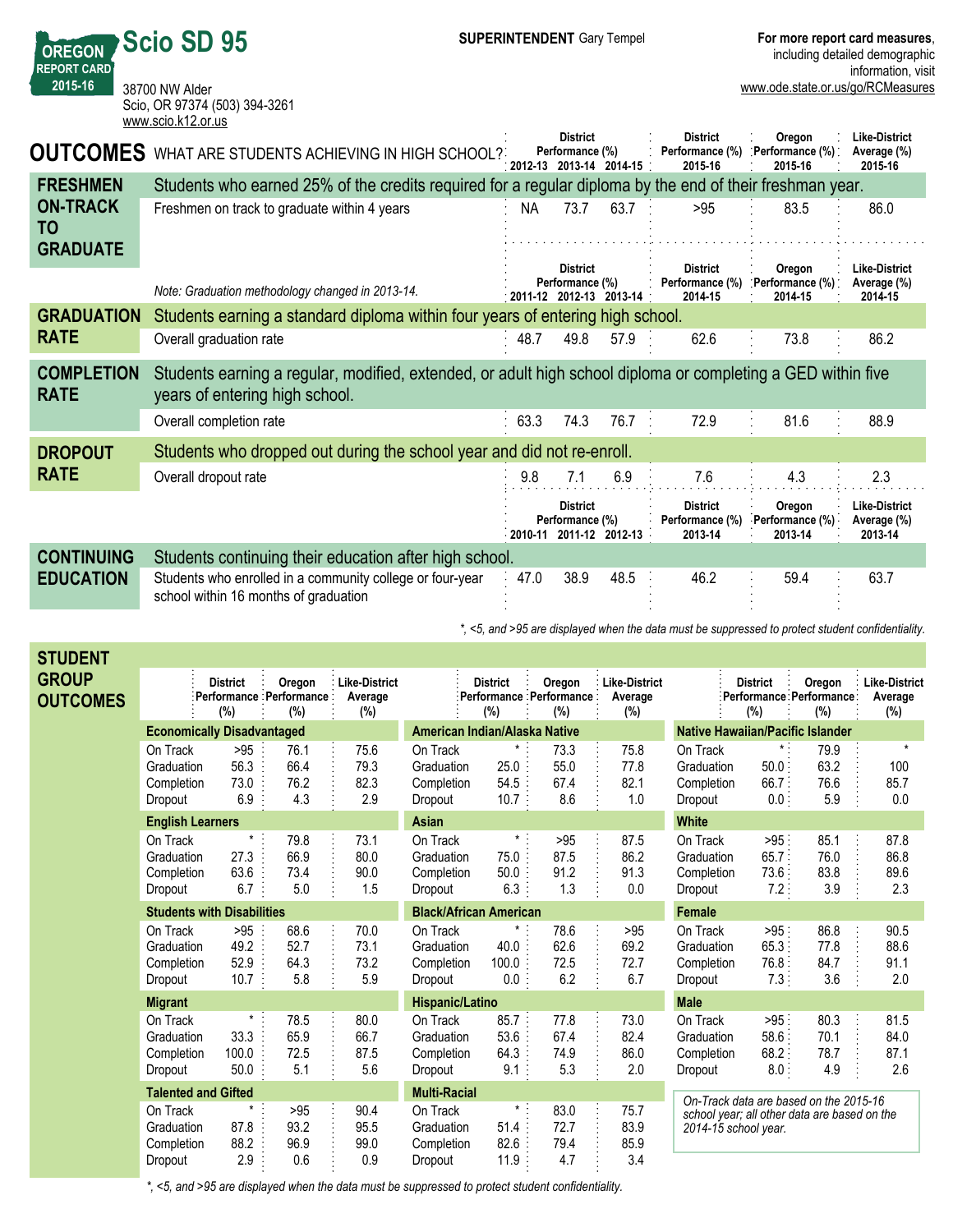**SUPERINTENDENT** Gary Tempel **For more report card measures**,

**REPORT CARD** 38700 NW Alder Scio, OR 97374 (503) 394-3261 <www.scio.k12.or.us>

**Scio SD 95**

**OREGON**

**201516**

# **CURRICULUM & LEARNING ENVIRONMENT**

| <b>SCHOOL</b>     | <b>Elementary Schools</b>                                                                                                                                                                                                                                                                                                                                                                                                                                                                                                                                                                                                                                      | <b>Middle Schools</b>                                                                                                                                                                                                                                                                 | <b>High Schools</b>                                                                                                                                                                                                                                                                                                                                                                                                                                                |
|-------------------|----------------------------------------------------------------------------------------------------------------------------------------------------------------------------------------------------------------------------------------------------------------------------------------------------------------------------------------------------------------------------------------------------------------------------------------------------------------------------------------------------------------------------------------------------------------------------------------------------------------------------------------------------------------|---------------------------------------------------------------------------------------------------------------------------------------------------------------------------------------------------------------------------------------------------------------------------------------|--------------------------------------------------------------------------------------------------------------------------------------------------------------------------------------------------------------------------------------------------------------------------------------------------------------------------------------------------------------------------------------------------------------------------------------------------------------------|
| <b>READINESS</b>  | Parent Academy<br>Spring Kindergarten Roundup<br><b>Summer Reading Fest</b>                                                                                                                                                                                                                                                                                                                                                                                                                                                                                                                                                                                    | -Daily breakfast program<br>-Resource counseling for academic,<br>emotional, and behavior issues<br>-Meets National PE requirements<br>-6th Grade Transition Week<br>-6th Grade Parent Night<br>-Back to School Night and Open<br>House<br>-Positive Behavior Intervention<br>Support | Full--time high school counselor<br>Full--time special education<br>teacher<br>Peer conflict mediation<br>Universal breakfast program<br><b>Conflict Resolution for Freshmen</b>                                                                                                                                                                                                                                                                                   |
| <b>ACADEMIC</b>   | <b>Elementary Schools</b>                                                                                                                                                                                                                                                                                                                                                                                                                                                                                                                                                                                                                                      | <b>Middle Schools</b>                                                                                                                                                                                                                                                                 | <b>High Schools</b>                                                                                                                                                                                                                                                                                                                                                                                                                                                |
| <b>SUPPORT</b>    | Reading Interventions are available for all<br>students. We test three times a year to assure<br>that each child is getting what they need in this<br>most critical subject. Staff meet regularly<br>throughout the school year to discuss the needs<br>of students both individually and as a group.<br>Teachers also provide many students with<br>adapted instruction within the classroom<br>environment. This often gives kids the help they<br>need before they're ever pulled out of class. We<br>dedicate four different staff members to keep<br>track of and provide reading supports throughout<br>the school. It is one of our highest priorities. | -Study Skills<br>-Silent Sustained Reading<br>-Special Education Services<br>-Professional Learning Community<br><b>Activities</b><br>-Reading Intervention Program                                                                                                                   | Small class sizes<br>Senior Project course required for<br>graduation<br>After school structured study<br>program (305 strive)<br>One-on-One Career Mentoring<br>Program (Mentor/Mentee)<br>Read 180<br>Youth Transition Program (Y.T.P)<br><b>Freshman Orientation</b>                                                                                                                                                                                            |
| <b>ACADEMIC</b>   | <b>Elementary Schools</b>                                                                                                                                                                                                                                                                                                                                                                                                                                                                                                                                                                                                                                      | <b>Middle Schools</b>                                                                                                                                                                                                                                                                 | <b>High Schools</b>                                                                                                                                                                                                                                                                                                                                                                                                                                                |
| <b>ENRICHMENT</b> | 2nd Grade Zoo Trip<br>3rd Grade Aquarium Trip<br>4th Grade Capitol Visit<br>5th Grade Junior Achievement<br><b>Biztown</b>                                                                                                                                                                                                                                                                                                                                                                                                                                                                                                                                     | -Exploring Math<br>-Journalism<br>-Current Events<br>-Music Exploration<br>-Band<br>-Talented and Gifted (TAG)<br>-Outdoor School                                                                                                                                                     | World Language Courses: Spanish<br>1--4 offered in the classroom<br>Honors and Dual Enrollment<br>Courses: College -prep and<br>Honors Diploma programs offered<br>College Now dual credit program<br>offered through LBCC (several<br>courses available)<br>Talented and Gifted (TAG)<br>program<br><b>Promoting Accelerated College</b><br>Entry $(P.A.C.E)$<br><b>ASPIRE</b><br><b>Healthcare Professional</b><br>Preparation Program (HPr3)<br><b>Robotics</b> |